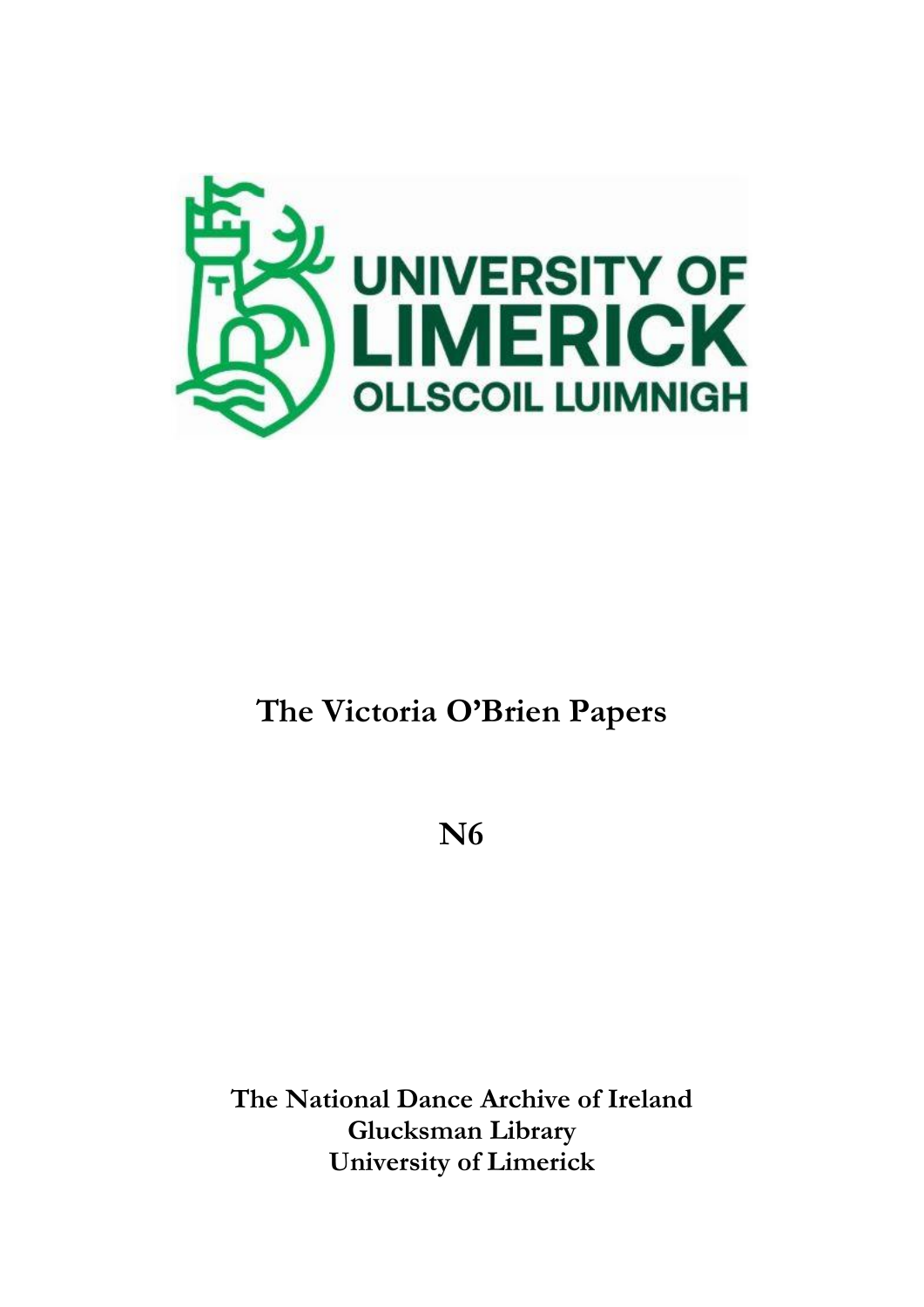### **The National Dance Archive of Ireland Glucksman Library University of Limerick The Victoria O'Brien Papers**

**Reference Code:** IE 2135 N6 **Title:** The Victoria O'Brien Papers **Dates of Creation:** 1948-2012 **Level of Description:** Fonds **Extent and Medium:** 40 items (36 files)

#### **CONTEXT**

**Name of Creator(s):** O'Brien, Victoria (b. 1967).

**Biographical History:** Victoria O'Brien started her dance training at the Irish National College of Dance in Dublin and is a graduate of the Northern School of Contemporary Dance in Leeds. She undertook further studies at the Laban Centre, London and completed a PhD in dance history at the Irish World Academy of Music and Dance, University of Limerick. She is currently Dance Adviser at the Arts Council. An active dance historian and consultant, Victoria continues to research, lecture, and publish in the areas of Irish ballet history and cultural memory.

**Immediate Source of Acquisition:** Donated by Victoria O'Brien to the National Dance Archive of Ireland on 23 March 2011.

#### **CONTENT AND STRUCTURE**

**Scope and Content:** Programmes, flyers, conference proceedings, printed material, and recorded interviews collected by Victoria O'Brien, reflecting her interest in both the historical aspects of and current developments in ballet and contemporary dance.

**Appraisal, Destruction and Scheduling Information:** All records have been retained.

**Accruals:** Further accruals are expected.

**System of Arrangement:** Documents have been arranged into six series according to their form and thereunder listed chronologically by year.

#### **CONDITIONS OF ACCESS AND USE**

**Conditions Governing Access:** Unrestricted access to all items.

**Conditions Governing Reproduction:** Standard copyright regulations apply to all items. For photocopying or reproducing material, please consult with the staff.

**Language/ Scripts of Material:** English.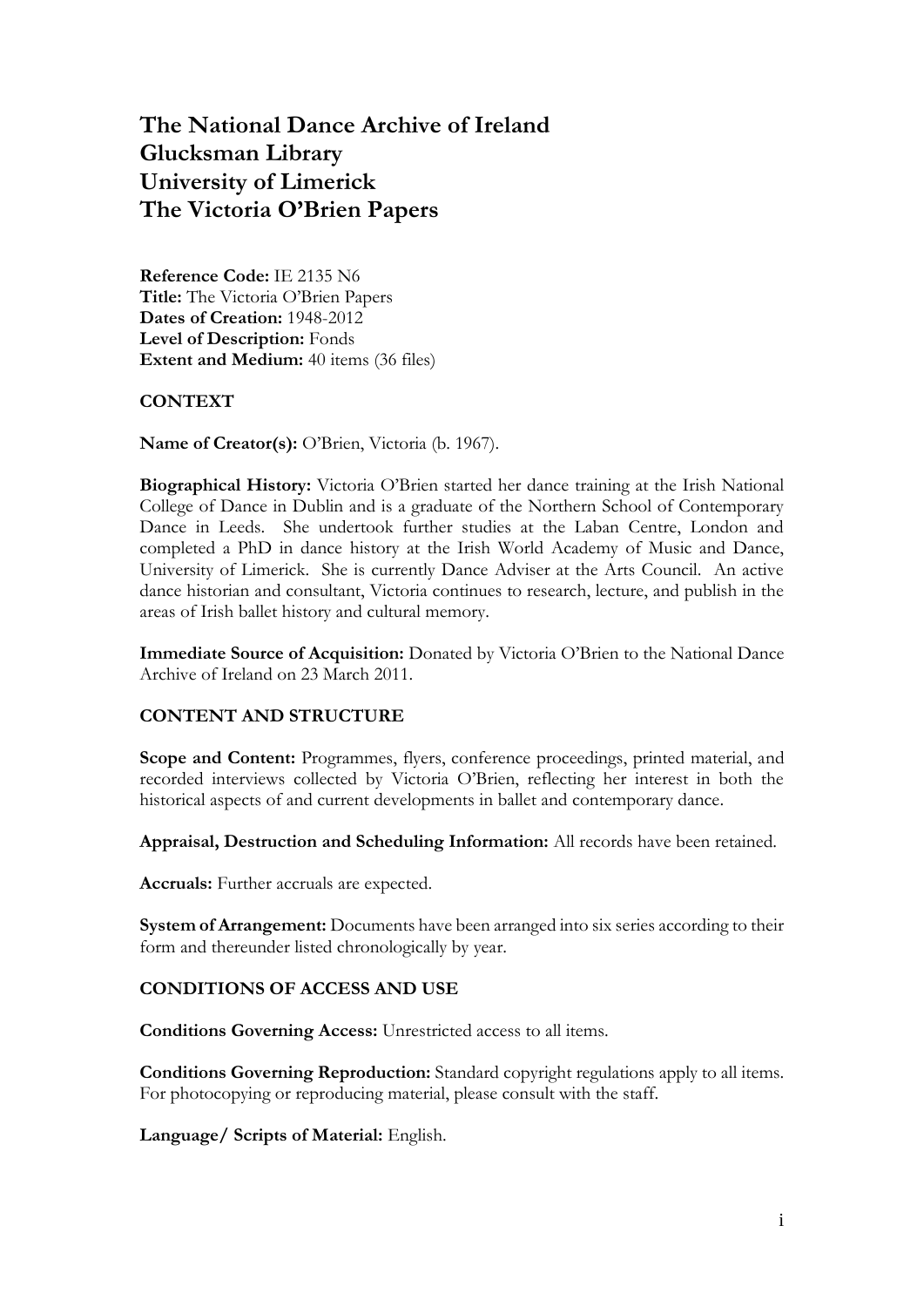**Physical Characteristics and Technical Requirements:** Mostly paper documents in good condition. Cassette tapes containing recorded interviews **(5/1-5/7)** are too fragile to use. Digital access to the recordings is provided in the reading room – please consult with a member of staff.

**Finding Aids:** A hard copy of the descriptive catalogue is available at the National Dance Archive of Ireland.

#### **ALLIED MATERIALS**

**Publication Note**: Much of the material in this collection was created and generated by Victoria O'Brien for her doctoral dissertation, published as *A History of Irish Ballet from 1927 to 1963* by Peter Lang (Oxford and New York) in 2011.

#### **DESCRIPTION CONTROL**

**Archivist's Note:** Papers arranged and described by Anna-Maria Hajba.

**Rules or Conventions:** This description follows guidelines based on *ISAD(G)* 2nd edition, 2000, *Irish Guidelines for Archival Description*, 2009, *National Council on Archives: Rules for the Construction of Personal, Place and Corporate Names*, 1997, and *EAP Guidance on Data Protection for Archive Services, 2018*.

**Date of Description:** April 2011. Updated March 2020.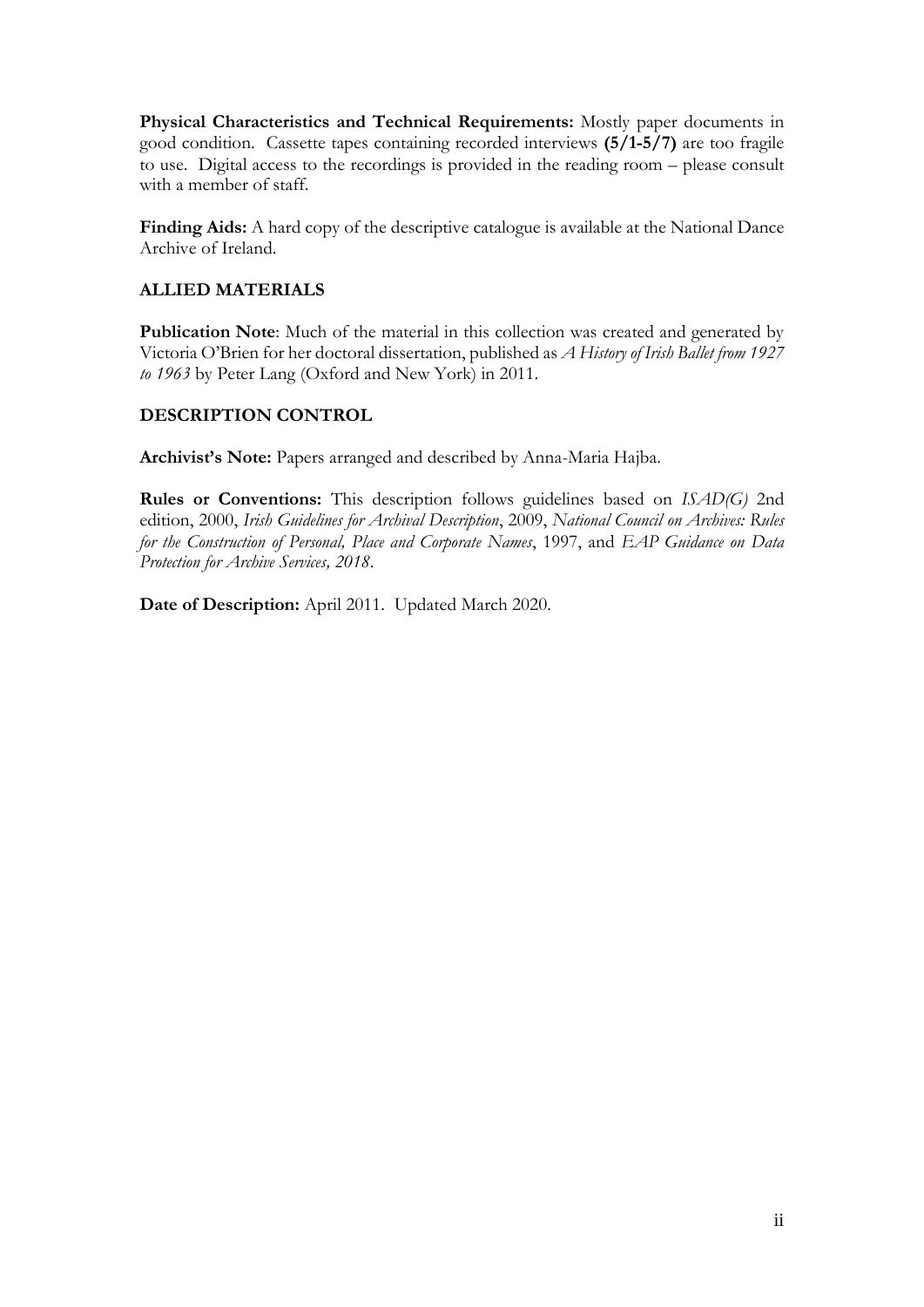## Contents

| $\mathbf{2}$   |  |
|----------------|--|
|                |  |
| $\overline{4}$ |  |
| $5^{\circ}$    |  |
|                |  |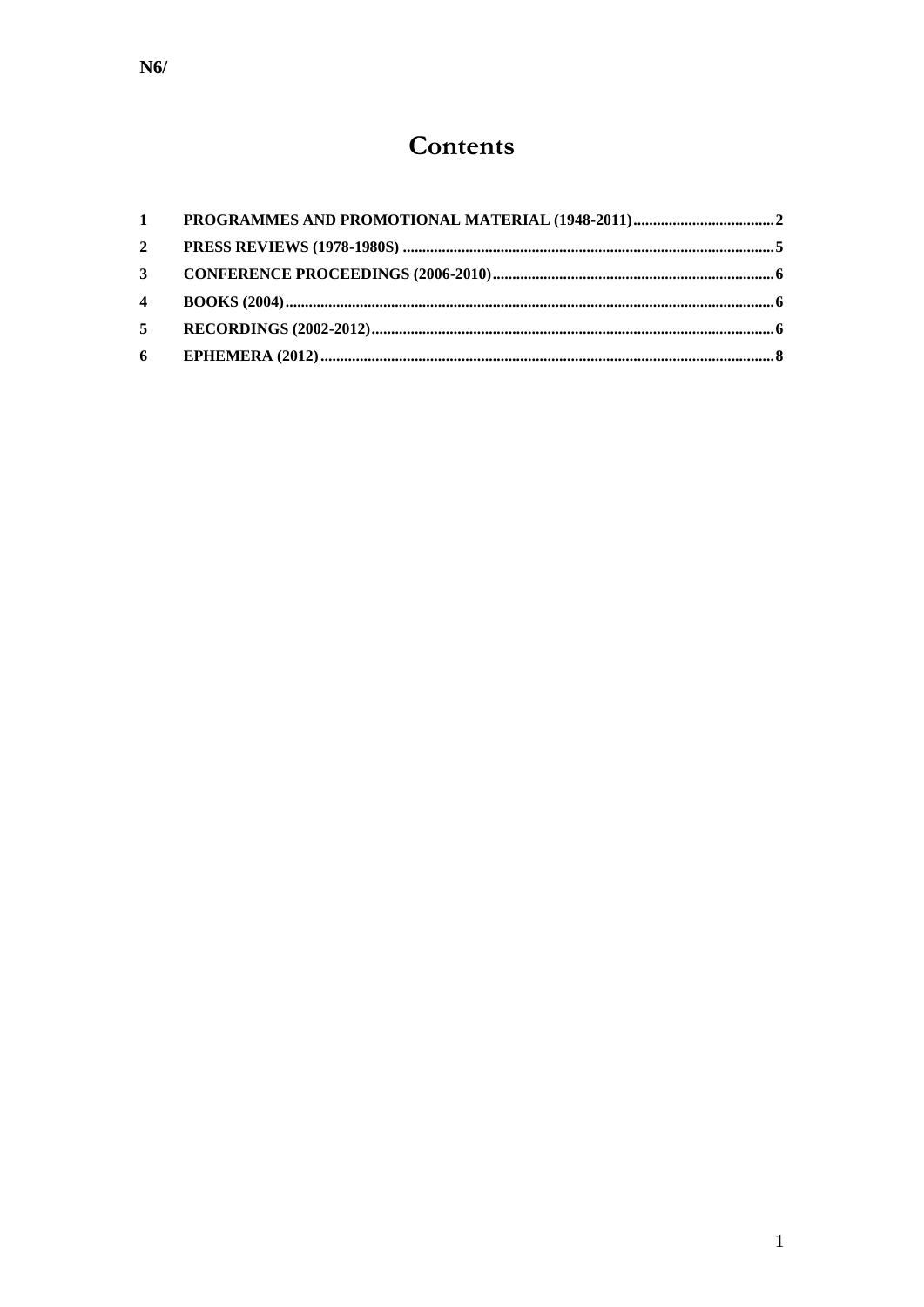#### **The Victoria O'Brien Papers**

#### <span id="page-4-0"></span>**1 PROGRAMMES AND PROMOTIONAL MATERIAL (1948- 2011)**

- **1/1** July 1948 Programme of performances by Sadler's Wells Theatre Ballet, London at the Gaiety Theatre, Dublin in July 1948. The repertoire included *Les Sylphides*, *The Vagabonds*, *Pas de Deux*, *Del Sacre Monte*, and *Les Rendezvous*. 8 pp.
- **1/2** July 1949 Programme of performances by Sadler's Wells Theatre Ballet, London at the Gaiety Theatre, Dublin in July 1949. The repertoire included *Swan Lake (Act II)*, *Sea Change*, *Pas de Deux*, *Jota Toledana*, and *Facade*.

8 pp.

**1/3** February 1952 Programme of performances by the [London] Festival Ballet at the Gaiety Theatre, Dublin in February as part of their 1952 tour. The repertoire included *Les Sylphides*, *Petrouchka*, *Le Spectre de la Rose*, and *Prince Igor*.

8 pp.

**1/4** February 1952 Programme of performances by the [London] Festival Ballet during their 1952 tour. The programme was produced by the Gaiety Theatre, Dublin, where the company performed in February, but contains synopses of the entire tour repertoire, which included *The Nutcracker*, *Le Beau Danube*, *Petrouchka*, *Giselle*, *The Blue Bird*, *Le Spectre de la Rose*, *Swan Lake (Act II)*, *Les Sylphides*, *Capriccioso (Italiana)*, *The Pas de Quatre*, *Bolero*, *Prince Igor*, *Harlequinade*, *Fiesta Espagnole*, *Symphonic Impressions*, *The Black Swan*, and *Don Quixote*.

8 pp.

**1/5** May 1960 Programme of performances by the Royal Ballet, London at the Gaiety Theatre, Dublin on 16-28 May 1960. The repertoire included *Coppelia*, *The Sleeping Beauty*, *Les Sylphides*, *Blood Wedding*, and *Pineapple Poll*, although detailed information is only given for the three last mentioned performances.

8 pp.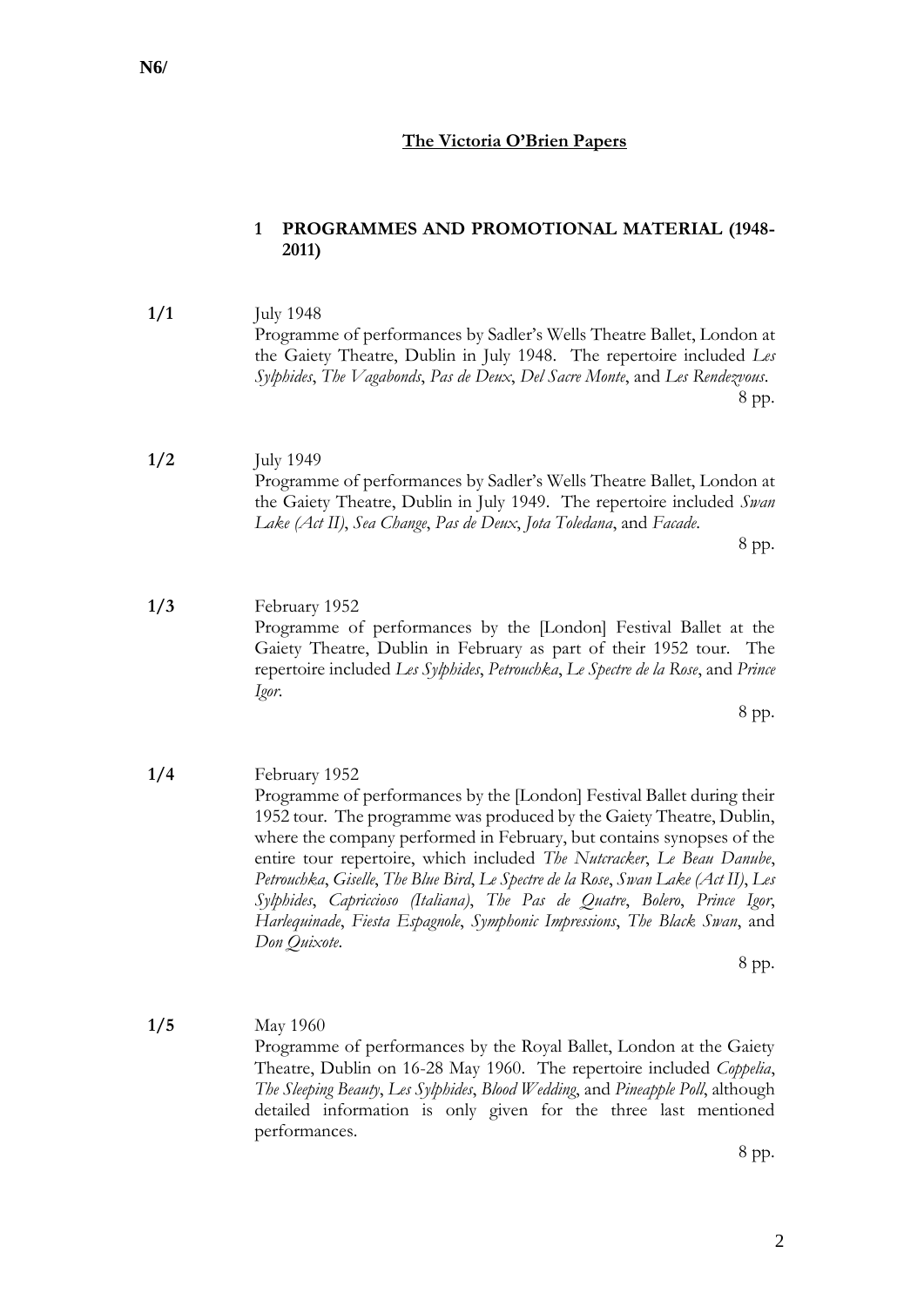| 1/6 | November 1972                                                           |
|-----|-------------------------------------------------------------------------|
|     | Programme of performances of <i>Swan Lake</i> by Cork Ballet Company at |
|     | the Gaiety Theatre, Dublin on 13-18 November 1972. The performances     |
|     | formed part of the company's silver jubilee celebration.                |
|     |                                                                         |

12 pp.

**1/7** [1972] Souvenir programme commemorating the silver jubilee of Cork Ballet Company. The booklet contains a brief history of the company from 1947 to 1972; a list of guest artists who have performed with the company; and a chronological list of its productions.

8 pp.

- **1/8** 1980 Programme of a performance by Dublin City Ballet of Anton Dolin's production of *Giselle* during Dublin Theatre Festival. Also see **2/4**. 20 pp.
- **1/9** June 1981 Programme of performances by the Irish Ballet Company at the Abbey Theatre, Dublin on 16-27 June 1981. The repertoire included *Celebration*, *Pas de Quatre*, *Medea* (world premiere), *Reputations*, and *Devil to Pay*, which replaced *Medea* at matinee performances. Also see **2/3**.

16 pp.

**1/10** December [1982] Programme of performances by the Irish Ballet Company at the Abbey Theatre in mid-December [1982]. The repertoire included *The Party*, *Pas Classique* (premiere), *Concerto Grosso*, *Chariots of Fire*, *Adagietto No. 5*, and *Invitation to the Dance* (premiere). The matinee programme was aimed at a younger audience and included performances of *Golliwog's Cakewalk*, *In Class*, *Invitation to the Dance*, *Concerto Grosso*, *Pas Classique*, and *Children's Corner*.

28 pp.

**1/11** December [1982?] Flyer promoting performances by the Irish Ballet Company at the Abbey Theatre, Dublin on 7-11 December [1982?], including Tiny Tots' Matinees on 8 and 11 December.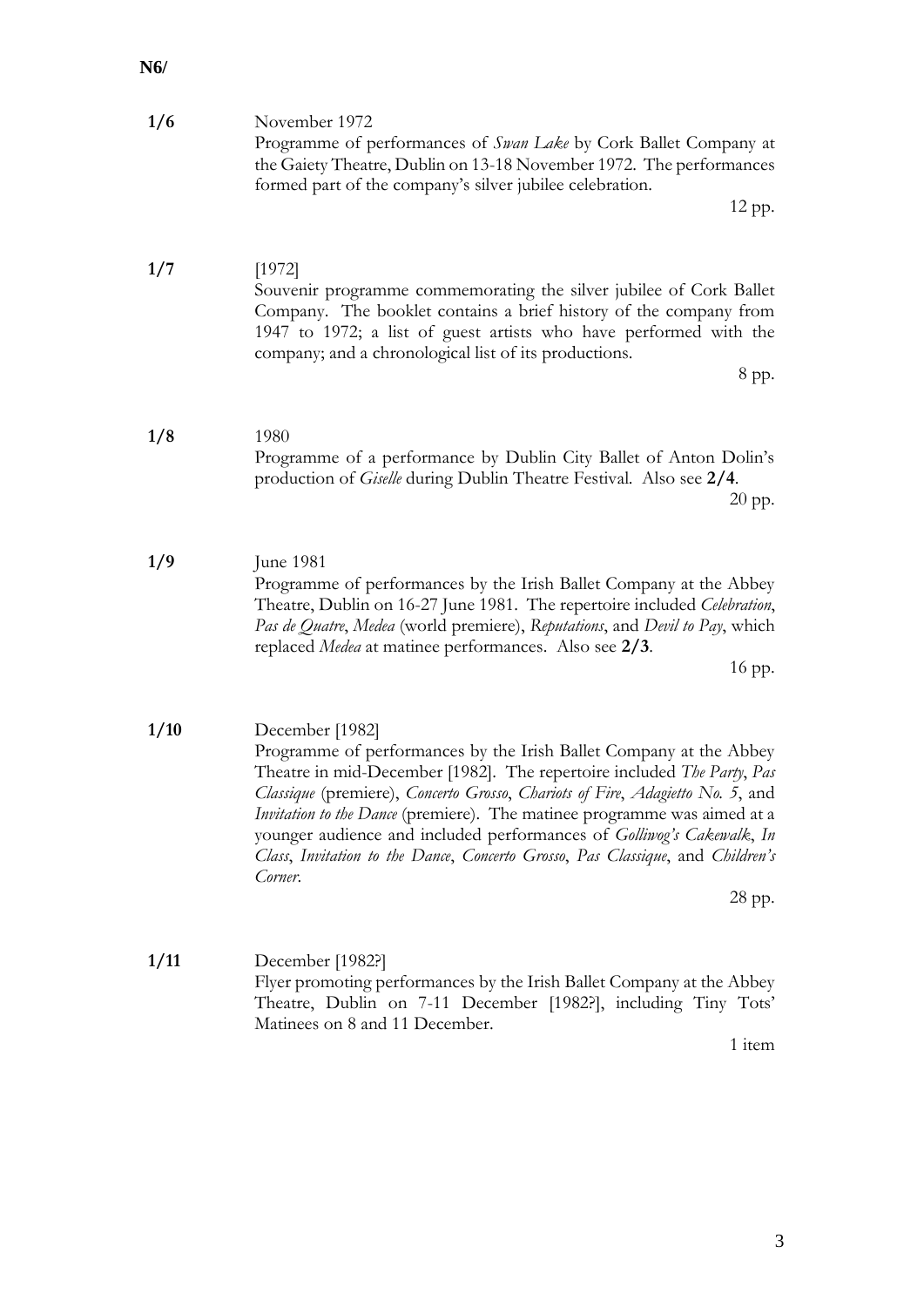| 1/13 | August 1989<br>Programme of a performance by the Bolshoi Ballet at the Point Theatre,<br>Dublin on 24 August 1989. The repertoire included Act II of <i>Giselle</i> , Pas<br>de Deux from The Nutcracker, Adagio from The Legend of Love, Pas de Deux<br>from Le Corsaire, Pas de Deux from La Sylphide, Tango from The Golden<br>Age, Grand Pas from Don Quixote, and Act III of Raymonda.<br>4 pp. |
|------|------------------------------------------------------------------------------------------------------------------------------------------------------------------------------------------------------------------------------------------------------------------------------------------------------------------------------------------------------------------------------------------------------|
| 1/14 | May 2009<br>Postcard promoting a site-specific dance performance, <i>[Tran-si-tion]</i> , by<br>Dublin Youth Dance Company in collaboration with transition-year<br>students from Rockford Manor Secondary School at the Grainstore<br>Youth Arts Facility, Cabinteely Park, Dublin on 16 May 2009.<br>1 item                                                                                        |
| 1/15 | <b>July 2009</b><br>Programme of the Irish Youth Dance Festival held in Dun Laoghaire on<br>4-5 July 2009. The programme includes background information on the<br>performers and the choreographies performed.<br>1 item                                                                                                                                                                            |
| 1/16 | <b>July 2009</b><br>Flyer promoting the Irish Youth Dance Festival held in Dun Laoghaire<br>on 4-5 July 2009.<br>1 item                                                                                                                                                                                                                                                                              |
| 1/17 | February [2010]<br>Fold-out brochure promoting Paper Pylons, a dance performance and film<br>presentation created by choreographer Fiona Quilligan and film maker<br>Marek Bogacki and performed by Olwen Grindley and Maria Nilsson at<br>Wood Quay Venue, Civic Offices, Dublin 8 on 21-26 February [2010].<br>1 item                                                                              |

Programme of a performance of *Moving Dances* by Irish Theatre Ballet at an unidentified venue on an unidentified date. The programme doubles as an appeal for funding.

1 item

**1/12** [1987?]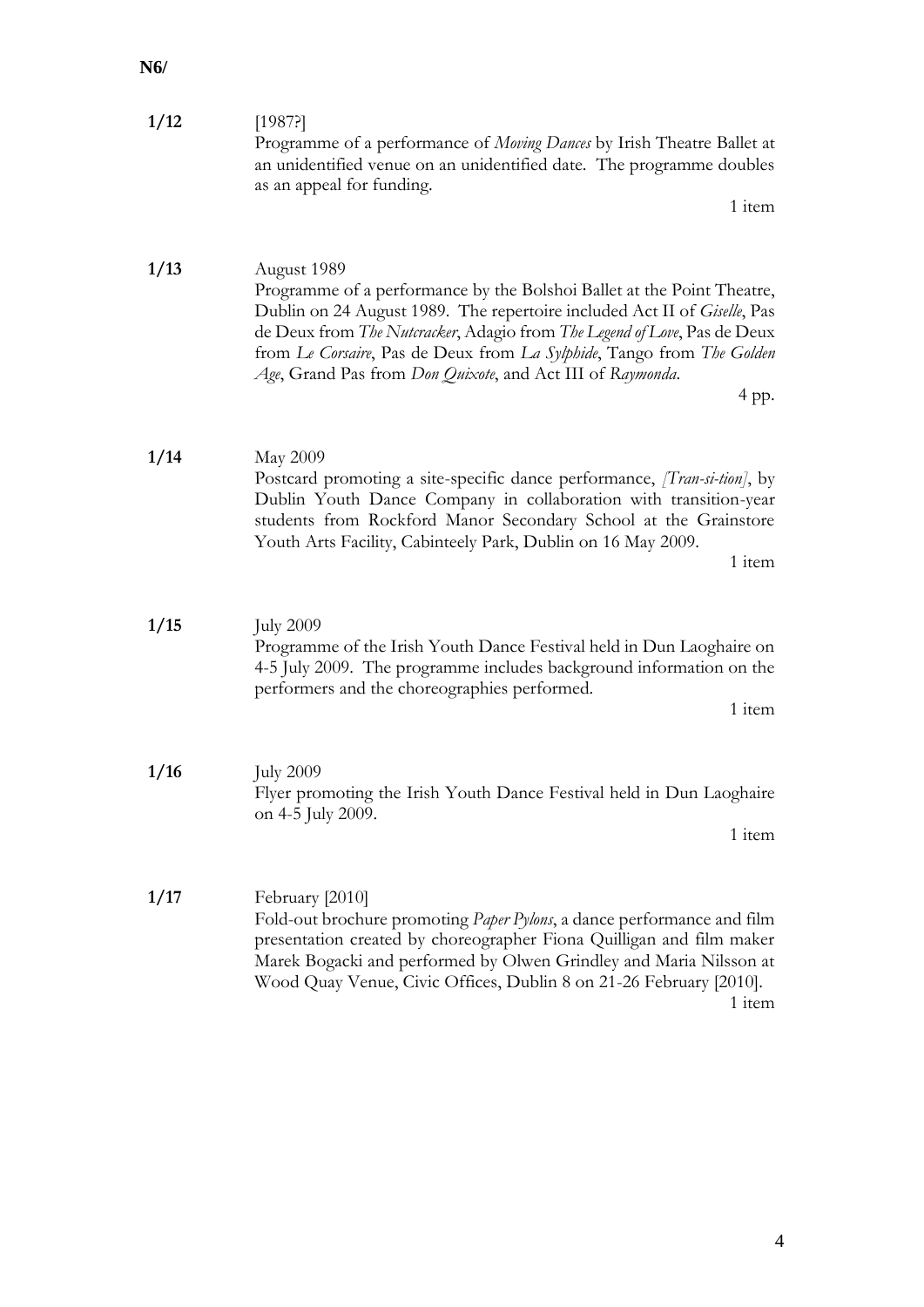| 1/18 | October [2010]                                                              |
|------|-----------------------------------------------------------------------------|
|      | Programme of performances of Romeo & Juliet by Ballet Ireland. The          |
|      | production was premiered at the Gaiety Theatre, Dublin on 19 October        |
|      | [2010] and toured Ireland and the UK from October to December. The          |
|      | programme comprises a synopsis of the ballet; potted biographies of the     |
|      | directors, artistic staff, and principal dancers of the company; and a list |
|      | of its past productions.                                                    |
|      | 24 pp.                                                                      |

**1/19** April 2011 Fold-out brochure promoting nMotion Dance Festival at Siamsa Tíre, Tralee on 19-20 April 2011.

1 item

#### <span id="page-7-0"></span>**2 PRESS REVIEWS (1978-1980s)**

**2/1** 12 February 1978 Press review from *The Sunday Times* of a performance by the Irish Ballet Company at Cork Opera House in early February 1978. The review also provides brief background notes to the origins and history of the company.

1 item

**2/2** [June 1978] Press review of various dance performances, including the premiere of *Shadow-Reach* by the Irish Ballet Company at the Abbey Theatre, Dublin [on 19 June 1978].

1 item

- **2/3** [October 1981] Press reviews of *The Tain*, a full-length ballet choreographed by Joan Denise Moriarty and performed by the Irish Ballet Company at the Gaiety Theatre, Dublin [on 6 October 1981]. Originally inserted inside **1/9**.
	- 2 items
- **2/4** [1980s] Press cutting relating to a tour of Northern Ireland by the Irish National College of Dance. Originally inserted inside **1/8**.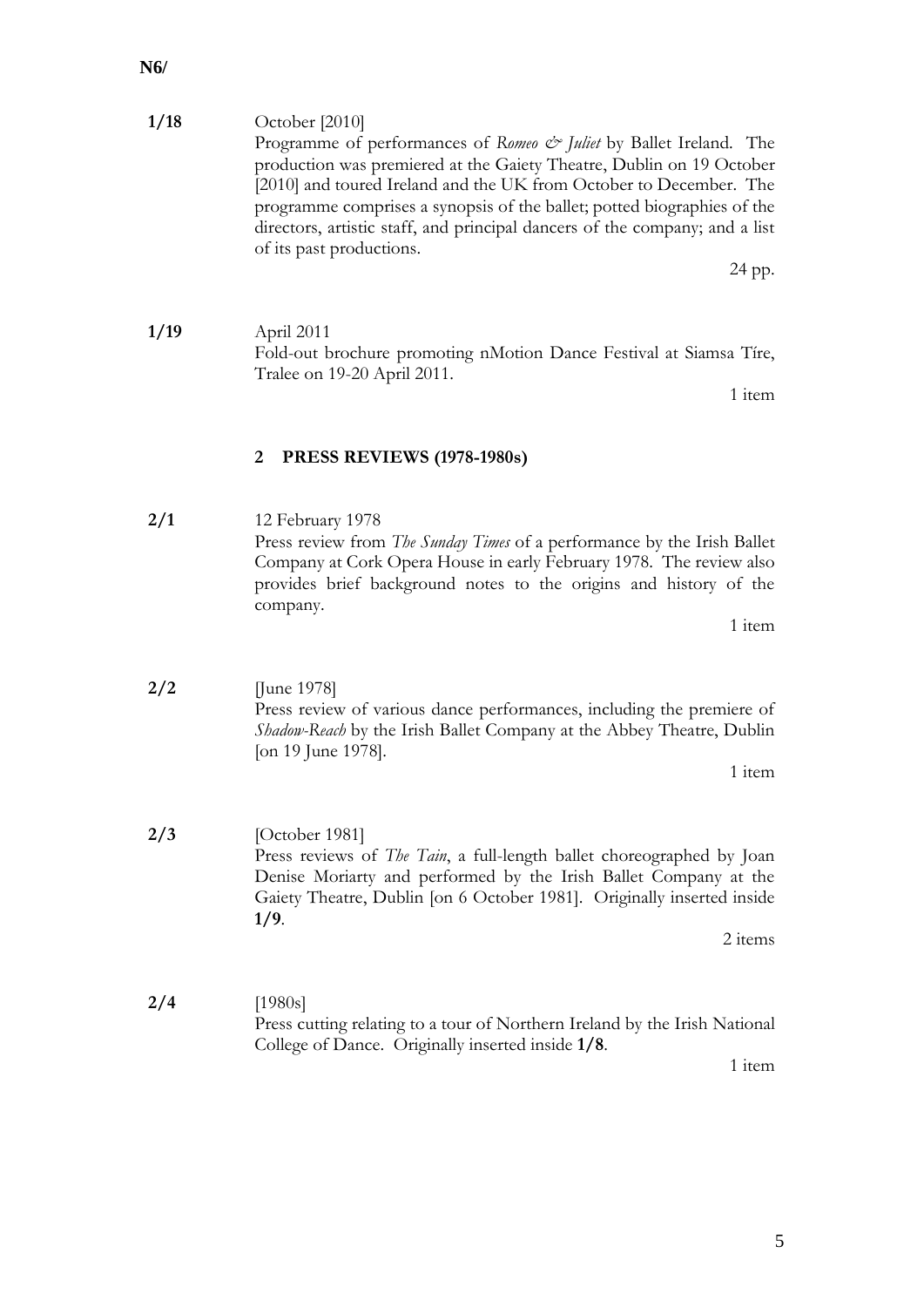#### <span id="page-8-0"></span>**3 CONFERENCE PROCEEDINGS (2006-2010)**

- **3/1** June 2006 Proceedings of Dance Research Forum Ireland's first international conference held at the University of Limerick on 22-25 June 2006. The theme of the conference was *At the Crossroads? Dance and Irish Culture*. 24 pp.
- **3/2** June 2008 Proceedings of Dance Research Forum Ireland's second international conference held in Tralee on 26-29 June 2008. The theme of the conference was *Mediating Movement: Communication and Dance*.

144 pp.

**3/3** June 2010 Proceedings of Dance Research Forum Ireland's third international conference held in Cork on 24-27 June 2010. The theme of the conference was *Capturing Composition: Improvisation in Dance Research and Practice*. Also handwritten notes by Victoria O'Brien relating to the sessions chaired by her.

2 items

#### <span id="page-8-1"></span>**4 BOOKS (2004)**

**4/1** 2004

*Choreographic Encounters*, vol. 2. Edited by Mary Brady. Cork: Institute for Choreography and Dance, 2004. The book comprises essays by Omar Barghouti, Faustin Linyckula, Carol Brown, Alexander Baervoets, Fearghus Ó Conchúir, Vincent Sekwati Koko Mantsoe, Steve Batts, and Thomas McCarthy on the subject of dance and identity.

112 pp.

#### <span id="page-8-2"></span>**5 RECORDINGS (2002-2012)**

**5/1** 9 February 2002 90-minute cassette tape containing on Side A an interview by Victoria O'Brien with Jill Gregory in London, relating to Gregory's time at the Abbey Theatre School of Ballet in Dublin in 1927-1933, and her subsequent work with Ninette de Valois in London. Duration 00:44:00. Side B is blank.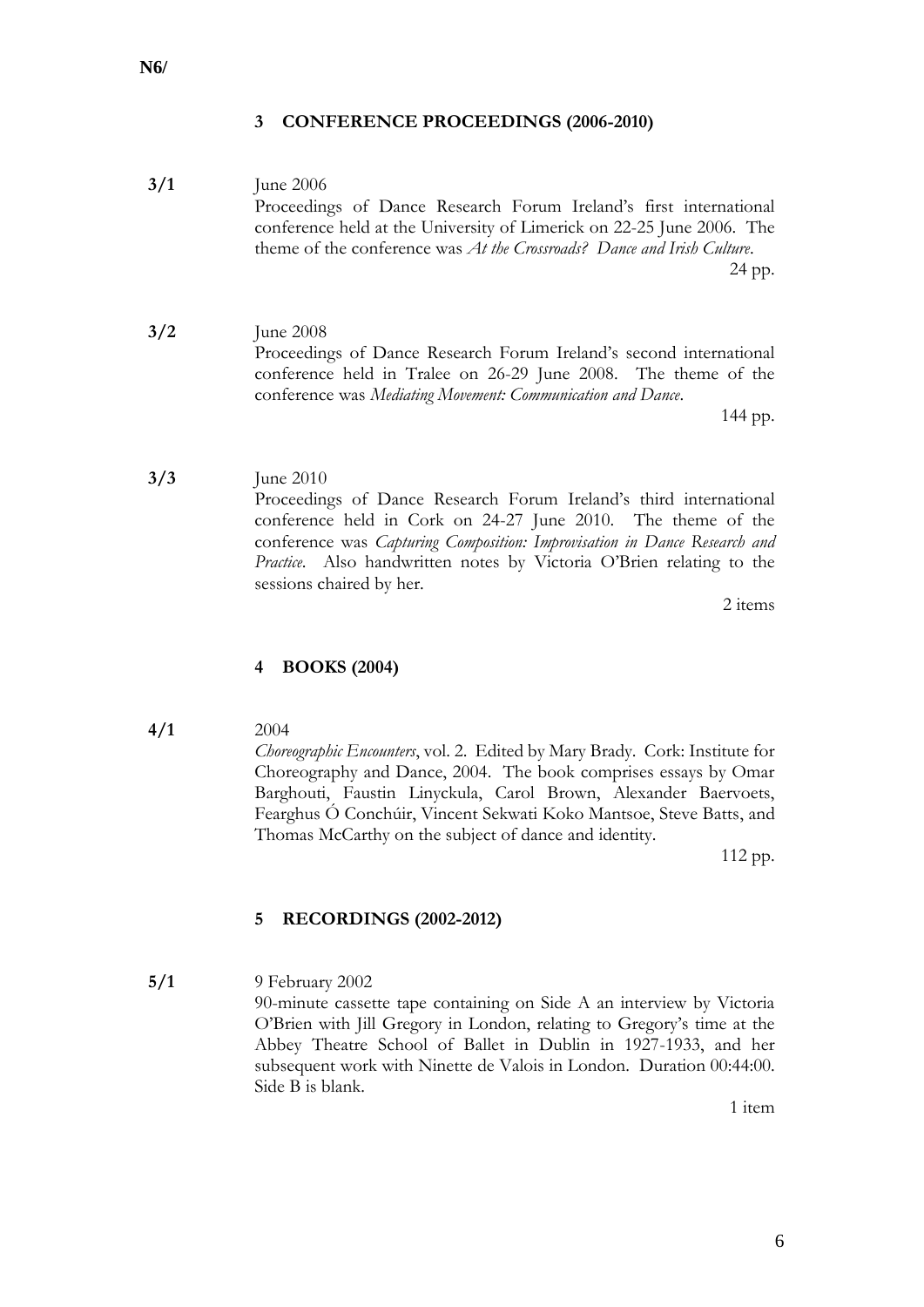#### **N6/**

#### **5/2** 19 May 2004

90-minute cassette tape containing on Side A an interview by Victoria O'Brien with Ester O'Brolchain in county Dublin, relating to the establishment of the National Ballet School, O'Brolchain's early training with Valentine Dutko and Patricia Ryan, and her work as a dancer with the National Ballet Company. Duration 00:49:00. Side B is blank. This interview has been recorded at double speed and can only be listened to on **5/8**.

1 item

- **5/3** 14 June 2005 90-minute cassette tape containing on Side A an interview by Victoria O'Brien with Patricia Ryan in county Dublin, relating to her entry into the world of ballet both as a student and as a teacher; her early teaching career; and the establishment of the National Ballet Company. The first two minutes of the interview are missing. The interview continues on Side B 7.5 minutes into the tape. Total duration 01:09:00. Also see **5/5**. 1 item
- **5/4** 16 June 2005 90-minute cassette tape containing on Side A an interview by Victoria O'Brien with dancers and dance teachers Desmond Domnican and Myrtle Lambkin in Dublin, relating to status of ballet in Dublin in the 1940s, with references to Cepta Cullen (Irish Ballet Club), Muriel Kelly (Abbey School of Ballet) and Sara Payne. Duration 00:39:00. The interview continues on Side B for 18 minutes (the tape should be turned as soon as the recording on Side A ends). This interview has been recorded in part at double speed and can only be listened to on **5/8**.

1 item

**5/5** 26 July 2005 90-minute cassette tape containing on Side A an interview by Victoria O'Brien with Patricia Ryan in county Dublin, relating to Ryan's tenure as Director of the National Ballet Company; and her choreographic collaborations. The interview continues on Side B. Total duration 01:04:00. Also see **5/3**.

1 item

**5/6** 22 September 2005 90-minute cassette tape containing on Side A an interview by Victoria O'Brien with Judith McGilligan in Bray, county Wicklow, relating to McGilligan's early training in Dublin; her time with Patricia Ryan and the National Ballet Company; and her subsequent career with Leonide Massine. Side B is blank. Total duration 00:46:00.